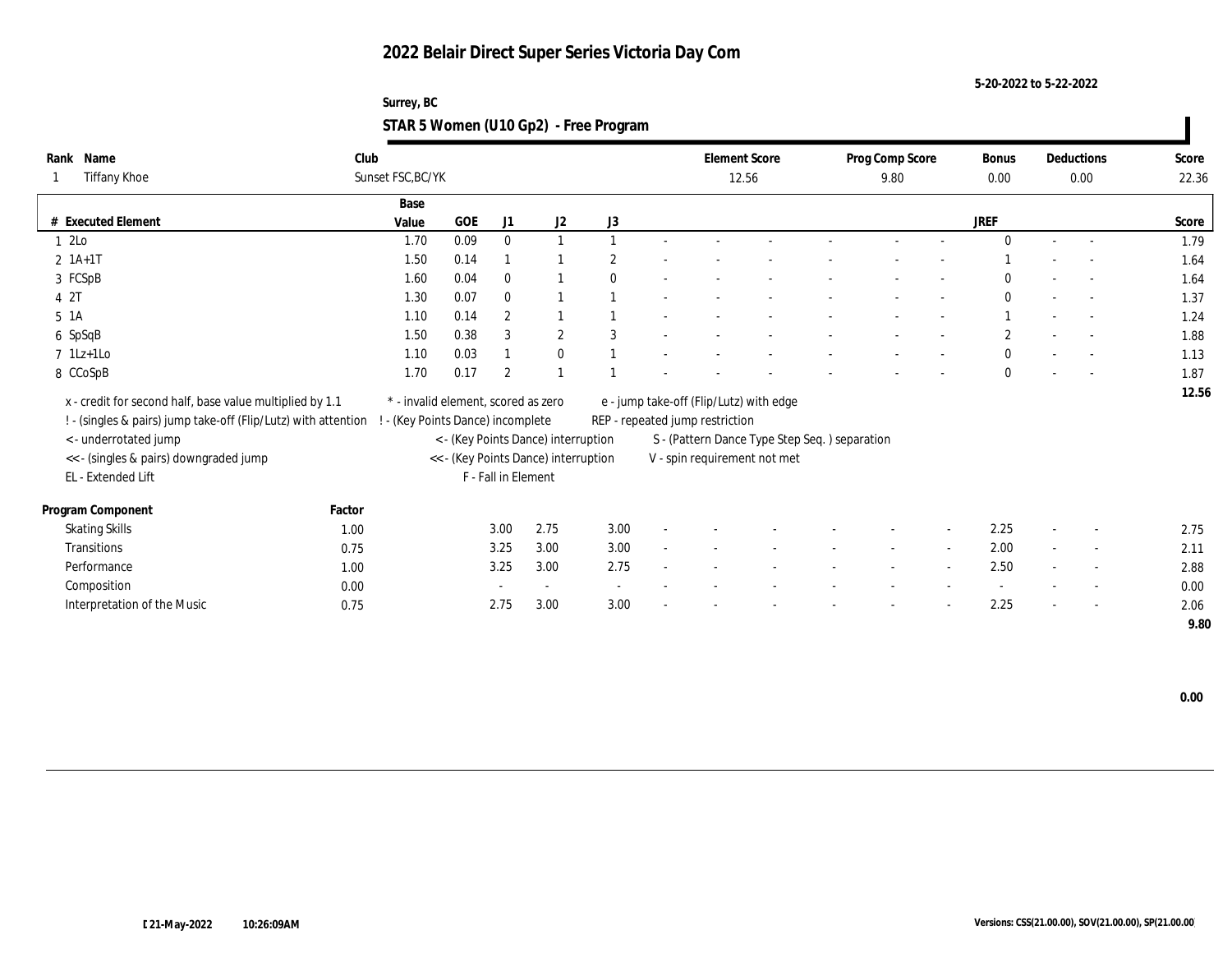**5-20-2022 to 5-22-2022**

### **Surrey, BC STAR 5 Women (U10 Gp2) - Free Program**

| Rank Name                                                      | Club   |                     |                                     |                     |                                      |                |                                         | <b>Element Score</b>                           | Prog Comp Score |        | Bonus          | Deductions               | Score |
|----------------------------------------------------------------|--------|---------------------|-------------------------------------|---------------------|--------------------------------------|----------------|-----------------------------------------|------------------------------------------------|-----------------|--------|----------------|--------------------------|-------|
| Madison Ho<br>2                                                |        | Vancouver SC, BC/YK |                                     |                     |                                      |                |                                         | 11.54                                          | 8.21            |        | 0.00           | 0.20                     | 19.55 |
|                                                                |        | Base                |                                     |                     |                                      |                |                                         |                                                |                 |        |                |                          |       |
| # Executed Element                                             |        | Value               | <b>GOE</b>                          | J1                  | $\mathrm{J}2$                        | J3             |                                         |                                                |                 |        | <b>JREF</b>    |                          | Score |
| $1 \t1A+1T$                                                    |        | 1.50                | 0.06                                | $\mathbf{0}$        | $\mathbf{1}$                         |                |                                         |                                                |                 |        | $\theta$       |                          | 1.56  |
| 2 2S                                                           |        | 1.30                | $-0.07$                             | $-2$                | $\bf{0}$                             | $\theta$       |                                         |                                                |                 |        | $\Omega$       |                          | 1.23  |
| 3 FCSpB                                                        |        | 1.60                | 0.32                                | 3                   | $\boldsymbol{2}$                     | 2              |                                         |                                                |                 |        |                |                          | 1.92  |
| 4 SpSqB                                                        |        | 1.50                | 0.30                                | 3                   | $\boldsymbol{2}$                     | $\overline{2}$ |                                         |                                                |                 |        |                | $\overline{a}$           | 1.80  |
| $5$ 1Lz+1Lo                                                    |        | 1.10                | 0.05                                | $\bf{0}$            | $\mathbf{1}$                         |                |                                         |                                                |                 |        |                | $\sim$                   | 1.15  |
| 6 2T                                                           |        | 1.30                | $-0.65$                             | $-5$                | $-5$                                 | $-5$           |                                         |                                                |                 |        | $-5$           |                          | 0.65  |
| 7 1A                                                           |        | 1.10                | 0.00                                | $\mathbf{0}$        | $\bf{0}$                             | $\mathbf{0}$   |                                         |                                                |                 |        | $\mathbf{0}$   | $\overline{\phantom{a}}$ | 1.10  |
| 8 CCoSpB                                                       |        | 1.70                | 0.43                                | 3                   | $\mathbf{2}$                         | 3              |                                         |                                                |                 |        | $\overline{2}$ |                          | 2.13  |
| x - credit for second half, base value multiplied by 1.1       |        |                     | * - invalid element, scored as zero |                     |                                      |                | e - jump take-off (Flip/Lutz) with edge |                                                |                 |        |                |                          | 11.54 |
| ! - (singles & pairs) jump take-off (Flip/Lutz) with attention |        |                     | ! - (Key Points Dance) incomplete   |                     |                                      |                | REP - repeated jump restriction         |                                                |                 |        |                |                          |       |
| <- underrotated jump                                           |        |                     |                                     |                     | < - (Key Points Dance) interruption  |                |                                         | S - (Pattern Dance Type Step Seq. ) separation |                 |        |                |                          |       |
| << - (singles & pairs) downgraded jump                         |        |                     |                                     |                     | << - (Key Points Dance) interruption |                | V - spin requirement not met            |                                                |                 |        |                |                          |       |
| EL - Extended Lift                                             |        |                     |                                     | F - Fall in Element |                                      |                |                                         |                                                |                 |        |                |                          |       |
| Program Component                                              | Factor |                     |                                     |                     |                                      |                |                                         |                                                |                 |        |                |                          |       |
| <b>Skating Skills</b>                                          | 1.00   |                     |                                     | 2.75                | 2.25                                 | 2.50           |                                         |                                                |                 |        | 2.25           | $\overline{\phantom{a}}$ | 2.44  |
| Transitions                                                    | 0.75   |                     |                                     | 2.50                | 2.00                                 | 2.25           |                                         |                                                |                 | $\sim$ | 2.00           | $\overline{\phantom{a}}$ | 1.64  |
| Performance                                                    | 1.00   |                     |                                     | 3.00                | 2.25                                 | 2.25           |                                         |                                                |                 |        | 2.25           | $\overline{\phantom{a}}$ | 2.44  |
| Composition                                                    | 0.00   |                     |                                     |                     | $\sim$                               | $\sim$         |                                         |                                                |                 |        |                | $\overline{\phantom{a}}$ | 0.00  |
| Interpretation of the Music                                    | 0.75   |                     |                                     | 2.25                | 2.00                                 | 2.50           |                                         |                                                |                 |        | 2.25           | $\overline{\phantom{a}}$ | 1.69  |
|                                                                |        |                     |                                     |                     |                                      |                |                                         |                                                |                 |        |                |                          |       |
|                                                                |        |                     |                                     |                     |                                      |                |                                         |                                                |                 |        |                |                          | 8.21  |

1 Fall(s) factor (0.2) **0.20**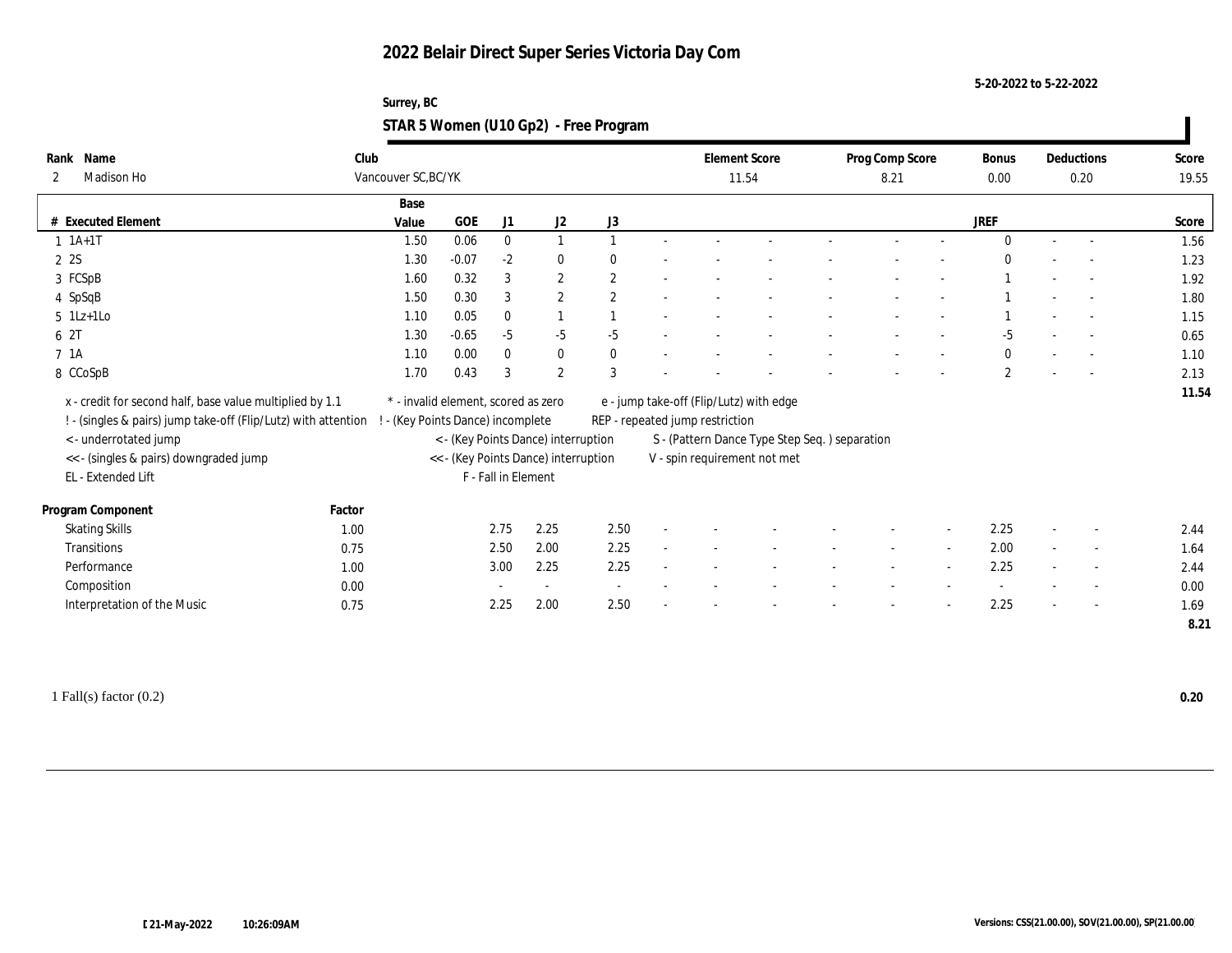**5-20-2022 to 5-22-2022**

### **Surrey, BC STAR 5 Women (U10 Gp2) - Free Program**

| Name<br>Rank                                                    | Club   |                                     |                               |                     |                                                                             |                |        |                                 | <b>Element Score</b>                                                           | Prog Comp Score |                          | <b>Bonus</b> |        | Deductions               | Score |
|-----------------------------------------------------------------|--------|-------------------------------------|-------------------------------|---------------------|-----------------------------------------------------------------------------|----------------|--------|---------------------------------|--------------------------------------------------------------------------------|-----------------|--------------------------|--------------|--------|--------------------------|-------|
| 3<br>Victoria Si                                                |        | Coquitlam SC, BC/YK                 |                               |                     |                                                                             |                |        |                                 | 10.78                                                                          | 7.65            |                          | 0.00         |        | 0.00                     | 18.43 |
|                                                                 |        | Base                                |                               |                     |                                                                             |                |        |                                 |                                                                                |                 |                          |              |        |                          |       |
| # Executed Element                                              |        | Value                               | <b>GOE</b>                    | J1                  | J2                                                                          | J3             |        |                                 |                                                                                |                 |                          | <b>JREF</b>  |        |                          | Score |
| $1 \t1A+1T$                                                     |        | 1.50                                | 0.03                          | $\bf{0}$            | $\bf{0}$                                                                    |                |        |                                 |                                                                                |                 |                          | $\Omega$     | $\sim$ | $\overline{a}$           | 1.53  |
| 2 2T                                                            |        | 1.30                                | $-0.03$                       | $\bf{0}$            | $-1$                                                                        |                |        |                                 |                                                                                |                 |                          | $\Omega$     |        | $\sim$                   | 1.27  |
| 3 CCoSpB                                                        |        | 1.70                                | 0.17                          | $\mathbf{2}$        | $\mathbf{1}$                                                                |                |        |                                 |                                                                                |                 |                          | $\mathbf{0}$ |        | $\overline{\phantom{a}}$ | 1.87  |
| 4 2S                                                            |        | 1.30                                | $-0.23$                       | $-2$                | $-2$                                                                        | $-2$           |        |                                 |                                                                                |                 |                          | $-1$         |        | $\sim$                   | 1.07  |
| $5\;1A$                                                         |        | 1.10                                | 0.00                          | $\mathbf{0}$        | $\mathbf{0}$                                                                | $\theta$       |        |                                 |                                                                                |                 |                          | $\theta$     |        | $\sim$                   | 1.10  |
| 6 SpSqB                                                         |        | 1.50                                | 0.15                          | $\boldsymbol{2}$    | $\mathbf{1}$                                                                |                |        |                                 |                                                                                |                 |                          | $\mathbf{0}$ |        |                          | 1.65  |
| $7 \text{ } 1\text{Lz+1Lo}$                                     |        | 1.10                                | $-0.08$                       | $-1$                | $-1$                                                                        | $-2$           |        |                                 |                                                                                |                 |                          | $-1$         |        |                          | 1.02  |
| 8 SSpB                                                          |        | 1.10                                | 0.17                          | $\mathbf{2}$        | $\overline{2}$                                                              | $\overline{2}$ |        |                                 |                                                                                |                 |                          | $\mathbf{0}$ |        | $\sim$                   | 1.27  |
| x - credit for second half, base value multiplied by 1.1        |        | * - invalid element, scored as zero |                               |                     |                                                                             |                |        |                                 | e - jump take-off (Flip/Lutz) with edge                                        |                 |                          |              |        |                          | 10.78 |
| ! - (singles & pairs) jump take-off (Flip/Lutz) with attention  |        |                                     | (Key Points Dance) incomplete |                     |                                                                             |                |        | REP - repeated jump restriction |                                                                                |                 |                          |              |        |                          |       |
|                                                                 |        |                                     |                               |                     |                                                                             |                |        |                                 |                                                                                |                 |                          |              |        |                          |       |
| < - underrotated jump<br><< - (singles & pairs) downgraded jump |        |                                     |                               |                     | < - (Key Points Dance) interruption<br><< - (Key Points Dance) interruption |                |        |                                 | S - (Pattern Dance Type Step Seq. ) separation<br>V - spin requirement not met |                 |                          |              |        |                          |       |
| EL - Extended Lift                                              |        |                                     |                               | F - Fall in Element |                                                                             |                |        |                                 |                                                                                |                 |                          |              |        |                          |       |
|                                                                 |        |                                     |                               |                     |                                                                             |                |        |                                 |                                                                                |                 |                          |              |        |                          |       |
| Program Component                                               | Factor |                                     |                               |                     |                                                                             |                |        |                                 |                                                                                |                 |                          |              |        |                          |       |
| <b>Skating Skills</b>                                           | 1.00   |                                     |                               | 2.75                | 2.25                                                                        | 2.25           | $\sim$ |                                 |                                                                                |                 |                          | 2.00         | $\sim$ | $\overline{\phantom{a}}$ | 2.31  |
| Transitions                                                     | 0.75   |                                     |                               | 2.50                | 2.00                                                                        | 2.25           | $\sim$ |                                 |                                                                                | $\sim$          | $\sim$                   | 1.75         | $\sim$ | $\overline{\phantom{a}}$ | 1.60  |
| Performance                                                     | 1.00   |                                     |                               | 2.75                | 2.25                                                                        | 2.00           |        |                                 |                                                                                |                 | $\overline{\phantom{a}}$ | 1.75         |        | $\overline{\phantom{a}}$ | 2.19  |
| Composition                                                     | 0.00   |                                     |                               |                     | $\sim$                                                                      | $\sim$         |        |                                 |                                                                                |                 |                          |              |        | $\overline{\phantom{a}}$ | 0.00  |
| Interpretation of the Music                                     | 0.75   |                                     |                               | 2.25                | 2.00                                                                        | 2.25           |        |                                 |                                                                                |                 |                          | 1.75         |        | $\overline{\phantom{a}}$ | 1.55  |
|                                                                 |        |                                     |                               |                     |                                                                             |                |        |                                 |                                                                                |                 |                          |              |        |                          | 7.65  |

 **0.00**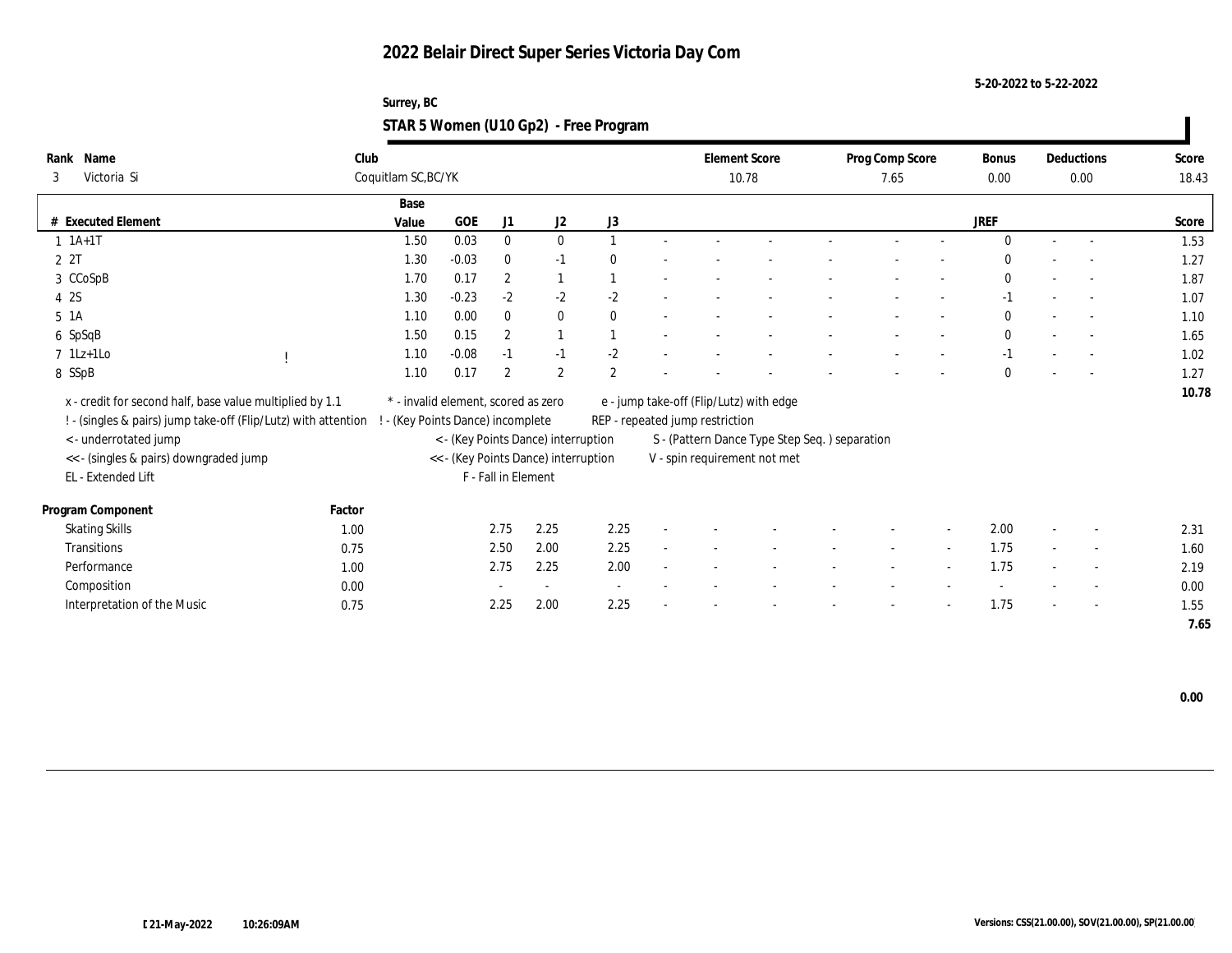**5-20-2022 to 5-22-2022**

### **Surrey, BC STAR 5 Women (U10 Gp2) - Free Program**

| Rank Name                                                                                        | Club   |                                     |            |                     |                                      |              |                                 | <b>Element Score</b>                          | Prog Comp Score |                          | <b>Bonus</b> |        | Deductions               | Score |
|--------------------------------------------------------------------------------------------------|--------|-------------------------------------|------------|---------------------|--------------------------------------|--------------|---------------------------------|-----------------------------------------------|-----------------|--------------------------|--------------|--------|--------------------------|-------|
| Isabella Feng<br>4                                                                               |        | Champs ISC of BC, BC/YK             |            |                     |                                      |              |                                 | 10.64                                         | 6.76            |                          | $0.00\,$     |        | 0.00                     | 17.40 |
|                                                                                                  |        | Base                                |            |                     |                                      |              |                                 |                                               |                 |                          |              |        |                          |       |
| <b>Executed Element</b><br>#                                                                     |        | Value                               | <b>GOE</b> | J1                  | J2                                   | J3           |                                 |                                               |                 |                          | <b>JREF</b>  |        |                          | Score |
| $1 \t1A+1T$                                                                                      |        | 1.50                                | 0.03       | $\bf{0}$            | $\mathbf{0}$                         | $\mathbf{1}$ |                                 |                                               |                 |                          | $\Omega$     | $\sim$ | $\overline{\phantom{a}}$ | 1.53  |
| 2 FCSpB                                                                                          |        | 1.60                                | $-0.16$    | $\bf{0}$            | $-1$                                 | $-2$         |                                 |                                               |                 |                          | $-1$         |        |                          | 1.44  |
| 3 2S                                                                                             |        | 1.30                                | 0.00       | $\mathbf{0}$        | $\bf{0}$                             | $\mathbf{0}$ |                                 |                                               |                 |                          | $\bf{0}$     |        | $\sim$                   | 1.30  |
| 4 SpSqB                                                                                          |        | 1.50                                | 0.04       | $\boldsymbol{2}$    | $\bf{0}$                             | $-1$         |                                 |                                               |                 |                          | $\bf{0}$     |        | $\sim$                   | 1.54  |
| 5 <sup>2T</sup>                                                                                  |        | 1.30                                | 0.00       | $\mathbf{0}$        | $\bf{0}$                             | $\mathbf{0}$ |                                 |                                               |                 |                          | $\bf{0}$     |        | $\sim$                   | 1.30  |
| $6$ 1Lz+1Lo                                                                                      |        | 1.10                                | 0.02       | $\bf{0}$            | $\bf{0}$                             |              |                                 |                                               |                 |                          | $\bf{0}$     |        | $\sim$                   | 1.12  |
| 7 1A                                                                                             |        | 1.10                                | 0.03       | $\mathbf{0}$        | $\bf{0}$                             |              |                                 |                                               |                 |                          | $\mathbf{0}$ |        | $\overline{\phantom{a}}$ | 1.13  |
| 8 CCoSpB (V)                                                                                     |        | 1.28                                | 0.00       | $\mathbf{0}$        | $\mathbf{0}$                         |              |                                 |                                               |                 |                          | $-1$         |        |                          | 1.28  |
| x - credit for second half, base value multiplied by 1.1                                         |        | * - invalid element, scored as zero |            |                     |                                      |              |                                 | e - jump take-off (Flip/Lutz) with edge       |                 |                          |              |        |                          | 10.64 |
| ! - (singles & pairs) jump take-off (Flip/Lutz) with attention ! - (Key Points Dance) incomplete |        |                                     |            |                     |                                      |              | REP - repeated jump restriction |                                               |                 |                          |              |        |                          |       |
| <- underrotated jump                                                                             |        |                                     |            |                     | < - (Key Points Dance) interruption  |              |                                 | S - (Pattern Dance Type Step Seq.) separation |                 |                          |              |        |                          |       |
| << - (singles & pairs) downgraded jump                                                           |        |                                     |            |                     | << - (Key Points Dance) interruption |              |                                 | V - spin requirement not met                  |                 |                          |              |        |                          |       |
| EL - Extended Lift                                                                               |        |                                     |            | F - Fall in Element |                                      |              |                                 |                                               |                 |                          |              |        |                          |       |
| Program Component                                                                                | Factor |                                     |            |                     |                                      |              |                                 |                                               |                 |                          |              |        |                          |       |
| <b>Skating Skills</b>                                                                            | 1.00   |                                     |            | 2.50                | 2.00                                 | 2.00         |                                 |                                               |                 | $\overline{\phantom{a}}$ | 2.00         |        | $\overline{\phantom{a}}$ | 2.13  |
| <b>Transitions</b>                                                                               | 0.75   |                                     |            | 2.25                | 1.75                                 | 1.75         |                                 |                                               | $\sim$          | $\sim$                   | 1.50         | $\sim$ | $\overline{\phantom{a}}$ | 1.36  |
| Performance                                                                                      | 1.00   |                                     |            | 2.50                | 2.00                                 | 1.75         |                                 |                                               |                 | $\overline{\phantom{a}}$ | 1.75         |        | $\overline{\phantom{a}}$ | 2.00  |
| Composition                                                                                      | 0.00   |                                     |            |                     |                                      |              |                                 |                                               |                 |                          |              |        | $\overline{\phantom{a}}$ | 0.00  |
| Interpretation of the Music                                                                      | 0.75   |                                     |            | 1.75                | 1.75                                 | 1.75         |                                 |                                               |                 |                          | 1.50         |        | $\overline{\phantom{a}}$ | 1.27  |
|                                                                                                  |        |                                     |            |                     |                                      |              |                                 |                                               |                 |                          |              |        |                          | 6.76  |

 **0.00**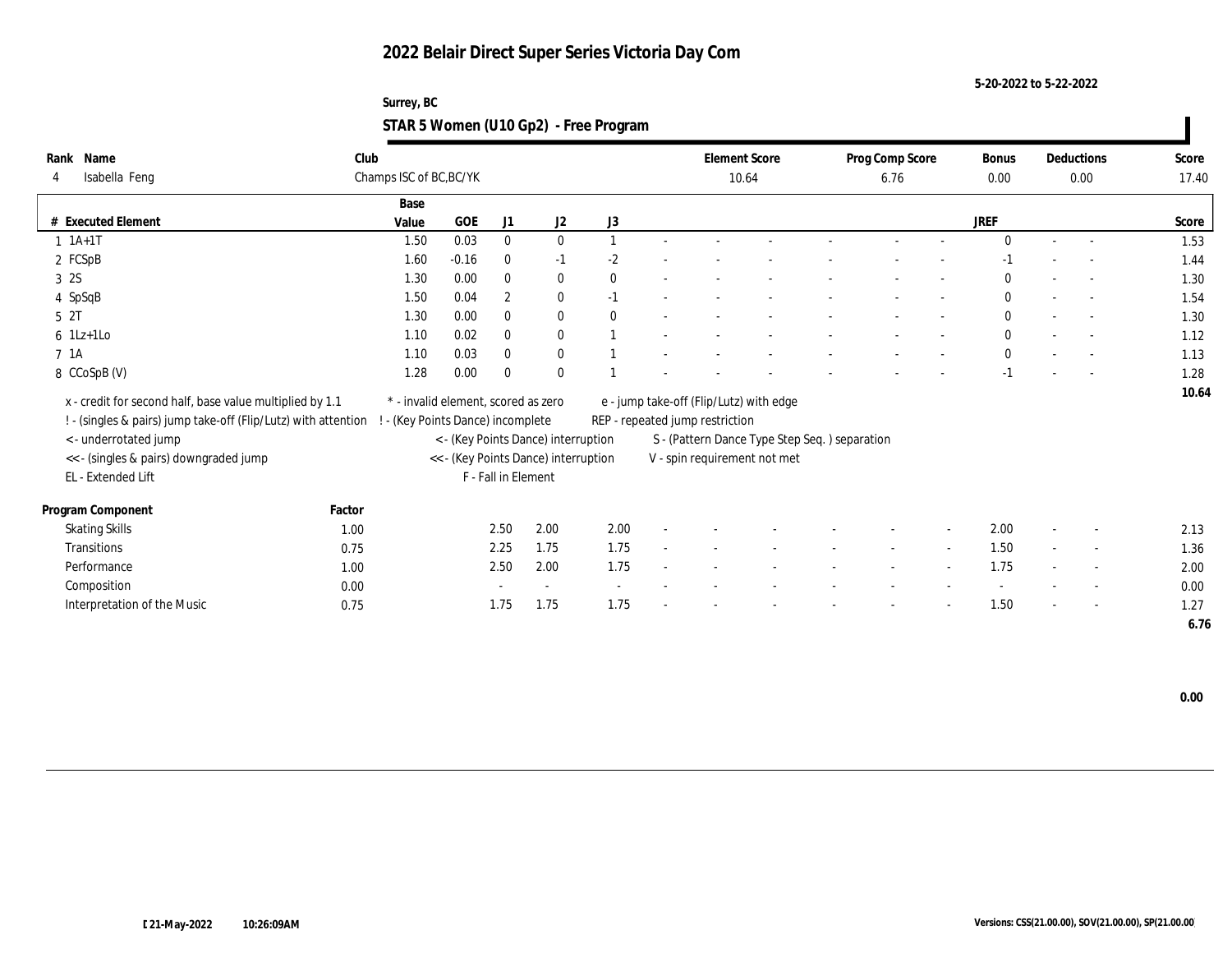**5-20-2022 to 5-22-2022**

### **Surrey, BC STAR 5 Women (U10 Gp2) - Free Program**

| Name<br>Rank                                                                                     | Club                 |                                     |                     |                                      |                          |                                 | <b>Element Score</b>                          | Prog Comp Score |                          | <b>Bonus</b> | Deductions               | Score |
|--------------------------------------------------------------------------------------------------|----------------------|-------------------------------------|---------------------|--------------------------------------|--------------------------|---------------------------------|-----------------------------------------------|-----------------|--------------------------|--------------|--------------------------|-------|
| Sena Yip<br>5                                                                                    | Killarney FSC, BC/YK |                                     |                     |                                      |                          |                                 | 9.77                                          | 7.42            |                          | 0.00         | 0.20                     | 16.99 |
|                                                                                                  |                      | Base                                |                     |                                      |                          |                                 |                                               |                 |                          |              |                          |       |
| # Executed Element                                                                               | Value                | <b>GOE</b>                          | J1                  | $\mathrm{J}2$                        | $\rm J3$                 |                                 |                                               |                 |                          | <b>JREF</b>  |                          | Score |
| $1 \t1A+1T$                                                                                      |                      | $-0.03$<br>1.50                     | $\bf{0}$            | $\bf{0}$                             | $\mathbf{0}$             |                                 |                                               |                 |                          | $-1$         | $\sim$                   | 1.47  |
| 2 2S                                                                                             |                      | 1.30<br>$-0.10$                     | $-1$                | $-1$                                 | $-1$                     |                                 |                                               |                 |                          | $\Omega$     |                          | 1.20  |
| 3 FCSpB                                                                                          |                      | 1.60<br>0.12                        |                     | $\mathbf{1}$                         |                          |                                 |                                               |                 |                          | $\bf{0}$     |                          | 1.72  |
| $4$ $2$ T<<                                                                                      |                      | $-0.20$<br>0.40                     | $-5$                | $-5$                                 | $-5$                     |                                 |                                               |                 |                          | $-5$         | $\overline{a}$           | 0.20  |
| 5 SpSqB                                                                                          |                      | 0.08<br>1.50                        | 3                   | $\bf{0}$                             | $\theta$                 |                                 |                                               |                 |                          | $-1$         | $\sim$                   | 1.58  |
| $6$ 1Lz+1Lo                                                                                      |                      | 0.05<br>1.10                        |                     | $\mathbf{1}$                         |                          |                                 |                                               |                 |                          | $\mathbf{0}$ | $\sim$                   | 1.15  |
| 7 1A                                                                                             |                      | 0.00<br>1.10                        | $\theta$            | $\bf{0}$                             | $\mathbf{0}$             |                                 |                                               |                 |                          | $\mathbf{0}$ |                          | 1.10  |
| 8 CCoSpB (V)                                                                                     |                      | 1.28<br>0.07                        |                     | $\bf{0}$                             |                          |                                 |                                               |                 |                          | $\mathbf{0}$ |                          | 1.35  |
| x - credit for second half, base value multiplied by 1.1                                         |                      | * - invalid element, scored as zero |                     |                                      |                          |                                 | e - jump take-off (Flip/Lutz) with edge       |                 |                          |              |                          | 9.77  |
| ! - (singles & pairs) jump take-off (Flip/Lutz) with attention ! - (Key Points Dance) incomplete |                      |                                     |                     |                                      |                          | REP - repeated jump restriction |                                               |                 |                          |              |                          |       |
| <- underrotated jump                                                                             |                      |                                     |                     | < - (Key Points Dance) interruption  |                          |                                 | S - (Pattern Dance Type Step Seq.) separation |                 |                          |              |                          |       |
| << - (singles & pairs) downgraded jump                                                           |                      |                                     |                     | << - (Key Points Dance) interruption |                          |                                 | V - spin requirement not met                  |                 |                          |              |                          |       |
| EL - Extended Lift                                                                               |                      |                                     | F - Fall in Element |                                      |                          |                                 |                                               |                 |                          |              |                          |       |
|                                                                                                  |                      |                                     |                     |                                      |                          |                                 |                                               |                 |                          |              |                          |       |
| Program Component                                                                                | Factor               |                                     |                     |                                      |                          |                                 |                                               |                 |                          |              |                          |       |
| <b>Skating Skills</b>                                                                            | 1.00                 |                                     | 2.50                | 2.00                                 | 2.25                     |                                 |                                               |                 | $\overline{\phantom{a}}$ | 1.75         | $\overline{\phantom{a}}$ | 2.13  |
| <b>Transitions</b>                                                                               | 0.75                 |                                     | 2.75                | 1.75                                 | 2.00                     |                                 |                                               |                 | $\sim$                   | 1.50         | $\overline{\phantom{a}}$ | 1.50  |
| Performance                                                                                      | 1.00                 |                                     | 2.75                | 2.00                                 | 2.00                     |                                 |                                               |                 | $\overline{\phantom{a}}$ | 2.00         | $\sim$                   | 2.19  |
| Composition                                                                                      | 0.00                 |                                     |                     | $\sim$                               | $\overline{\phantom{a}}$ |                                 |                                               |                 |                          |              | $\overline{\phantom{a}}$ | 0.00  |
| Interpretation of the Music                                                                      | 0.75                 |                                     | 2.50                | 2.00                                 | 2.25                     |                                 |                                               |                 |                          | 1.75         | $\overline{\phantom{a}}$ | 1.60  |
|                                                                                                  |                      |                                     |                     |                                      |                          |                                 |                                               |                 |                          |              |                          | 7.42  |

1 Fall(s) factor (0.2) **0.20**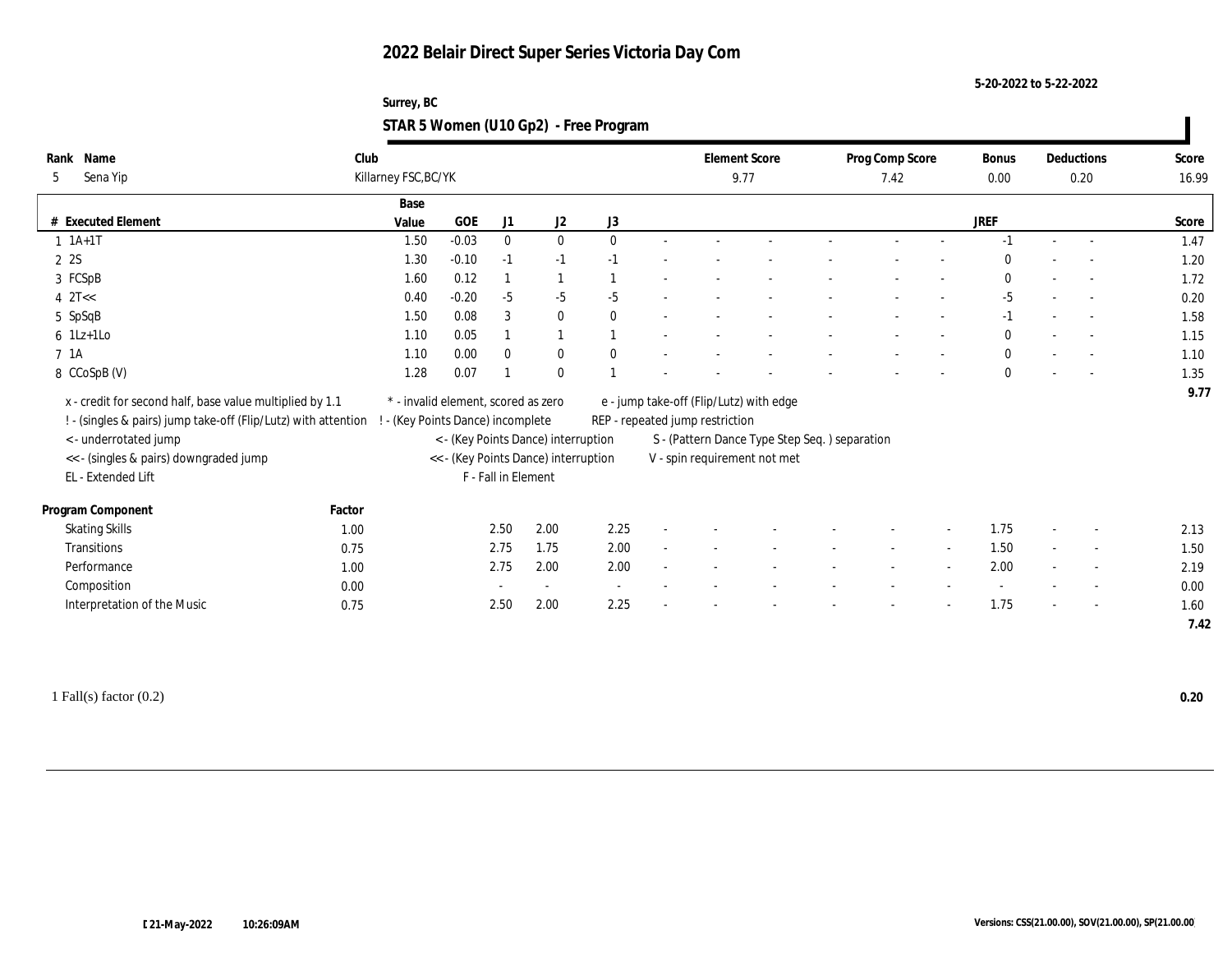**5-20-2022 to 5-22-2022**

### **Surrey, BC STAR 5 Women (U10 Gp2) - Free Program**

| Name<br>Rank                                                   | Club                |                                     |                     |                                      |                          |                                 | <b>Element Score</b>                           | Prog Comp Score |        | Bonus        |        | Deductions               | Score |
|----------------------------------------------------------------|---------------------|-------------------------------------|---------------------|--------------------------------------|--------------------------|---------------------------------|------------------------------------------------|-----------------|--------|--------------|--------|--------------------------|-------|
| Sienna Gasparetto<br>6                                         | Connaught SC, BC/YK |                                     |                     |                                      |                          |                                 | 9.31                                           | 7.51            |        | 0.00         |        | 0.20                     | 16.62 |
|                                                                | Base                |                                     |                     |                                      |                          |                                 |                                                |                 |        |              |        |                          |       |
| # Executed Element                                             | Value               | <b>GOE</b>                          | J1                  | J2                                   | J3                       |                                 |                                                |                 |        | JREF         |        |                          | Score |
| 12T                                                            | 1.30                | $-0.65$                             | $-5$                | $-5$                                 | $-5$                     |                                 |                                                |                 |        | $-5$         | $\sim$ | $\sim$                   | 0.65  |
| 2 SpSqB                                                        | 1.50                | 0.11                                |                     | -1                                   | $\theta$                 |                                 |                                                |                 |        |              |        |                          | 1.61  |
| $3 \; 1A+1T$                                                   | 1.50                | 0.03                                | $\mathbf{0}$        |                                      | $\mathbf{0}$             |                                 |                                                |                 |        | $\mathbf{0}$ |        |                          | 1.53  |
| 4 FCSpB                                                        | 1.60                | $-0.04$                             | $\mathbf{0}$        |                                      | $-1$                     |                                 |                                                |                 |        | $-1$         |        | $\sim$                   | 1.56  |
| $5 \text{1A}$                                                  | 1.10                | 0.06                                | $\bf{0}$            | $\mathbf{1}$                         |                          |                                 |                                                |                 |        | $\Omega$     |        | $\sim$                   | 1.16  |
| $6$ 2Lo $<$                                                    | 1.36                | $-0.41$                             | $-4$                | $-3$                                 | $-2$                     |                                 |                                                |                 |        | $-3$         |        |                          | 0.95  |
| $7$ 1Lz                                                        | 0.60                | 0.00                                | $\mathbf{0}$        | $\bf{0}$                             | $\mathbf{0}$             |                                 |                                                |                 |        | $\bf{0}$     |        |                          | 0.60  |
| 8 CCoSpB (V)                                                   | 1.28                | $-0.03$                             |                     | $\mathbf{0}$                         | $-1$                     |                                 |                                                |                 |        | $-1$         |        |                          | 1.25  |
| x - credit for second half, base value multiplied by 1.1       |                     | * - invalid element, scored as zero |                     |                                      |                          |                                 | e - jump take-off (Flip/Lutz) with edge        |                 |        |              |        |                          | 9.31  |
| ! - (singles & pairs) jump take-off (Flip/Lutz) with attention |                     | ! - (Key Points Dance) incomplete   |                     |                                      |                          | REP - repeated jump restriction |                                                |                 |        |              |        |                          |       |
| < - underrotated jump                                          |                     |                                     |                     | < - (Key Points Dance) interruption  |                          |                                 | S - (Pattern Dance Type Step Seq. ) separation |                 |        |              |        |                          |       |
| << - (singles & pairs) downgraded jump                         |                     |                                     |                     | << - (Key Points Dance) interruption |                          |                                 | V - spin requirement not met                   |                 |        |              |        |                          |       |
| EL - Extended Lift                                             |                     |                                     | F - Fall in Element |                                      |                          |                                 |                                                |                 |        |              |        |                          |       |
|                                                                |                     |                                     |                     |                                      |                          |                                 |                                                |                 |        |              |        |                          |       |
| Program Component                                              | Factor              |                                     |                     |                                      |                          |                                 |                                                |                 |        |              |        |                          |       |
| <b>Skating Skills</b>                                          | 1.00                |                                     | 2.00                | 2.25                                 | 2.25                     |                                 |                                                |                 | $\sim$ | 2.00         |        | $\sim$                   | 2.13  |
| Transitions                                                    | 0.75                |                                     | 2.00                | 2.25                                 | 2.25                     |                                 |                                                |                 | $\sim$ | 1.75         |        | $\overline{\phantom{a}}$ | 1.55  |
| Performance                                                    | 1.00                |                                     | 2.25                | 2.50                                 | 2.00                     |                                 |                                                |                 | $\sim$ | 2.00         |        | $\sim$                   | 2.19  |
| Composition                                                    | 0.00                |                                     |                     | $\overline{\phantom{a}}$             | $\overline{\phantom{a}}$ |                                 |                                                |                 |        |              |        | $\overline{\phantom{a}}$ | 0.00  |
| Interpretation of the Music                                    | 0.75                |                                     | 2.00                | 2.25                                 | 2.25                     |                                 |                                                |                 |        | 2.25         |        | $\overline{a}$           | 1.64  |
|                                                                |                     |                                     |                     |                                      |                          |                                 |                                                |                 |        |              |        |                          | 7.51  |

1 Fall(s) factor (0.2) **0.20**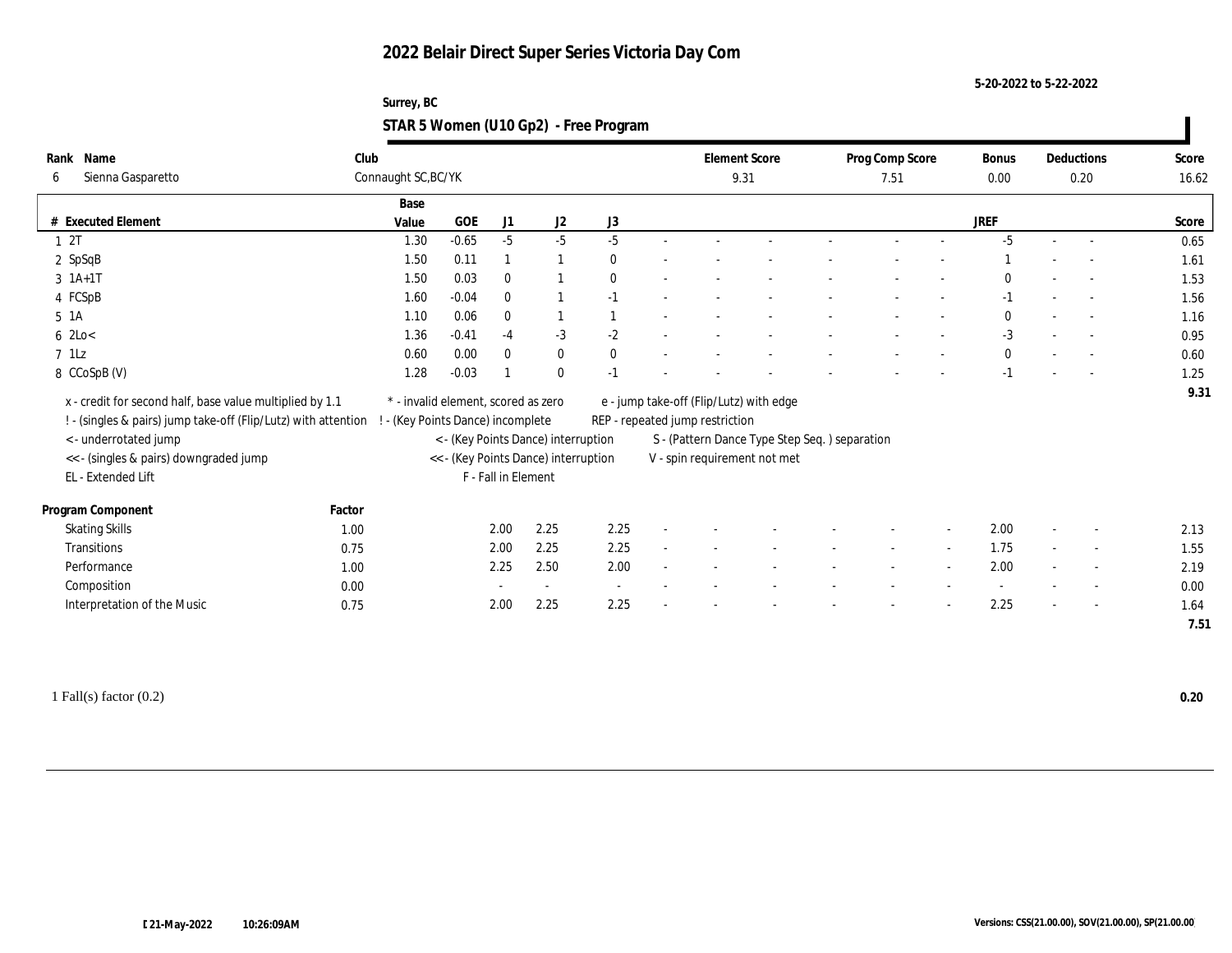**5-20-2022 to 5-22-2022**

### **Surrey, BC STAR 5 Women (U10 Gp2) - Free Program**

| Name<br>Rank                                                   | Club   |                                     |         |                     |                                      |                          | <b>Element Score</b>                    |                                               | Prog Comp Score |        | Bonus        | Deductions               | Score |
|----------------------------------------------------------------|--------|-------------------------------------|---------|---------------------|--------------------------------------|--------------------------|-----------------------------------------|-----------------------------------------------|-----------------|--------|--------------|--------------------------|-------|
| Grace Li<br>7                                                  |        | Coquitlam SC, BC/YK                 |         |                     |                                      |                          |                                         | 10.66                                         | 7.24            |        | 0.00         | 1.40                     | 16.50 |
|                                                                |        | Base                                |         |                     |                                      |                          |                                         |                                               |                 |        |              |                          |       |
| # Executed Element                                             |        | Value                               | GOE     | J1                  | J2                                   | $\rm J3$                 |                                         |                                               |                 |        | <b>JREF</b>  |                          | Score |
| $1$ 1A+1Lo                                                     |        | 1.60                                | $-0.14$ | $-1$                | $-1$                                 | $\theta$                 |                                         |                                               |                 |        | $-3$         | $\overline{\phantom{a}}$ | 1.46  |
| $2$ 1Lz+1T                                                     |        | 1.00                                | 0.00    | $\bf{0}$            | $\bf{0}$                             | $\theta$                 |                                         |                                               |                 |        | $\theta$     |                          | 1.00  |
| 3 2S                                                           |        | 1.30                                | 0.03    | $\bf{0}$            | $\bf{0}$                             |                          |                                         |                                               |                 |        | $\mathbf{0}$ | $\overline{\phantom{a}}$ | 1.33  |
| 4 SSpB                                                         |        | 1.10                                | 0.00    | $\bf{0}$            | $\bf{0}$                             | $\mathbf{0}$             |                                         |                                               |                 |        | $\mathbf{0}$ | $\overline{\phantom{a}}$ | 1.10  |
| 5 2T                                                           |        | 1.30                                | 0.00    | $\bf{0}$            | $\bf{0}$                             | $\mathbf{0}$             |                                         |                                               |                 |        | $\mathbf{0}$ | $\overline{\phantom{a}}$ | 1.30  |
| 6 SpSqB                                                        |        | 1.50                                | 0.11    | $\mathbf{0}$        | $\bf{0}$                             | $\overline{2}$           |                                         |                                               |                 |        |              | $\overline{\phantom{a}}$ | 1.61  |
| 7 1A                                                           |        | 1.10                                | 0.06    |                     | $\mathbf{0}$                         |                          |                                         |                                               |                 |        | $\Omega$     | $\overline{\phantom{a}}$ | 1.16  |
| 8 CCoSpB                                                       |        | 1.70                                | 0.00    | $\theta$            | $\mathbf{0}$                         | $\Omega$                 |                                         |                                               |                 |        | $\mathbf{0}$ | $\overline{\phantom{a}}$ | 1.70  |
| x - credit for second half, base value multiplied by 1.1       |        | * - invalid element, scored as zero |         |                     |                                      |                          | e - jump take-off (Flip/Lutz) with edge |                                               |                 |        |              |                          | 10.66 |
| ! - (singles & pairs) jump take-off (Flip/Lutz) with attention |        | ! - (Key Points Dance) incomplete   |         |                     |                                      |                          | REP - repeated jump restriction         |                                               |                 |        |              |                          |       |
| < - underrotated jump                                          |        |                                     |         |                     | < - (Key Points Dance) interruption  |                          |                                         | S - (Pattern Dance Type Step Seq.) separation |                 |        |              |                          |       |
| << - (singles & pairs) downgraded jump                         |        |                                     |         |                     | << - (Key Points Dance) interruption |                          |                                         | V - spin requirement not met                  |                 |        |              |                          |       |
| EL - Extended Lift                                             |        |                                     |         | F - Fall in Element |                                      |                          |                                         |                                               |                 |        |              |                          |       |
|                                                                |        |                                     |         |                     |                                      |                          |                                         |                                               |                 |        |              |                          |       |
| Program Component                                              | Factor |                                     |         |                     |                                      |                          |                                         |                                               |                 |        |              |                          |       |
| <b>Skating Skills</b>                                          | 1.00   |                                     |         | 2.25                | 2.25                                 | 2.25                     |                                         |                                               |                 |        | 2.00         | $\overline{\phantom{a}}$ | 2.19  |
| Transitions                                                    | 0.75   |                                     |         | 2.50                | 2.00                                 | 2.00                     |                                         |                                               |                 | $\sim$ | 1.75         | $\sim$                   | 1.55  |
| Performance                                                    | 1.00   |                                     |         | 2.25                | 2.00                                 | 2.00                     |                                         |                                               |                 |        | 1.75         |                          | 2.00  |
| Composition                                                    | 0.00   |                                     |         |                     | $\sim$                               | $\overline{\phantom{a}}$ |                                         |                                               |                 |        |              | $\overline{\phantom{a}}$ | 0.00  |
| Interpretation of the Music                                    | 0.75   |                                     |         | 2.25                | 2.00                                 | 2.00                     |                                         |                                               |                 |        | 1.75         | $\overline{\phantom{a}}$ | 1.50  |
|                                                                |        |                                     |         |                     |                                      |                          |                                         |                                               |                 |        |              |                          | 7.24  |

1 Fall(s) factor (0.2), 1 Time Violation(s) factor (0.2), 2 Excessive Interruption(s) factor (0.5) **1.40**

 $\mathbf{I}$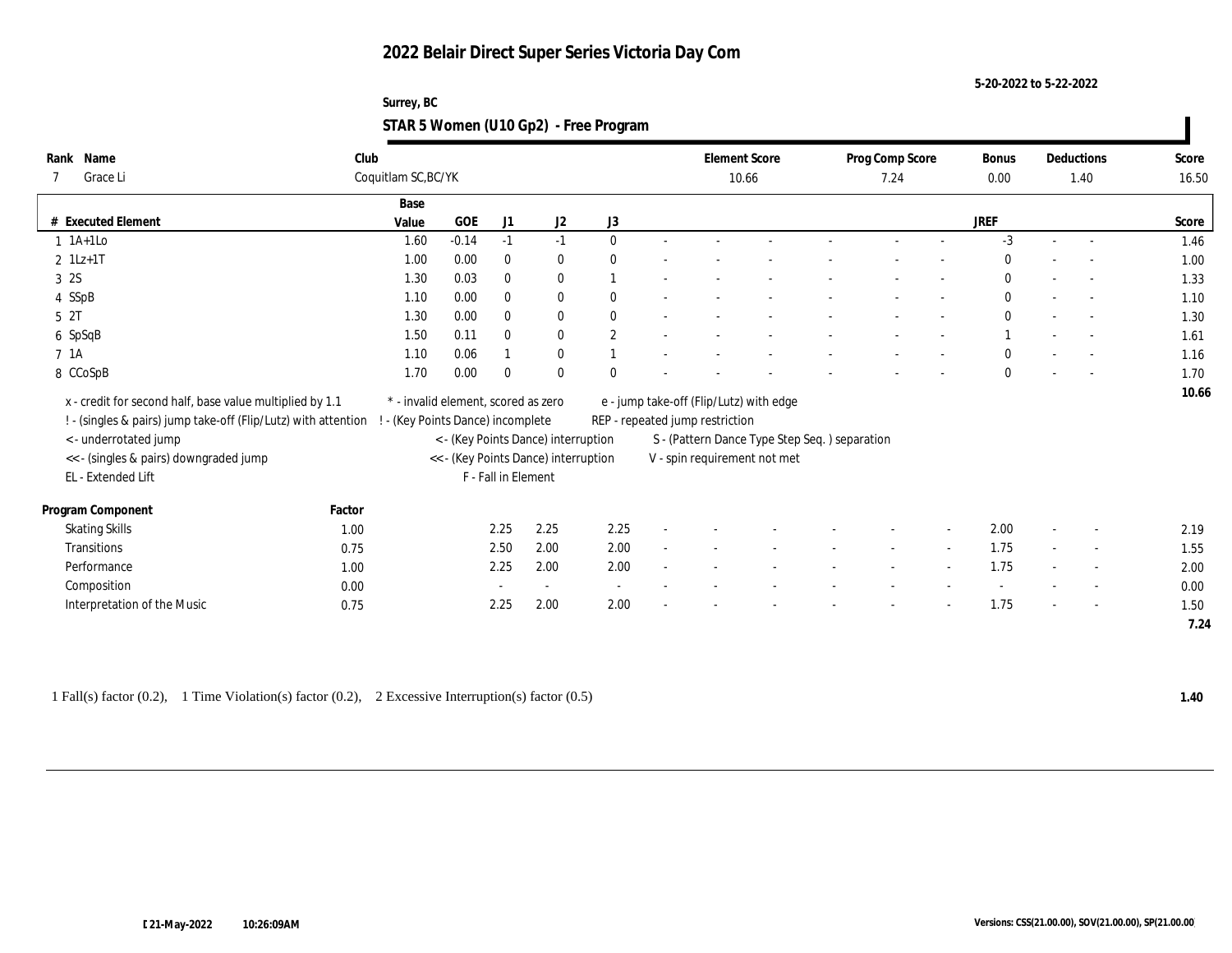**5-20-2022 to 5-22-2022**

| Surrey, BC                            |  |
|---------------------------------------|--|
| STAR 5 Women (U10 Gp2) - Free Program |  |

| Name<br>Rank                                                   | Club   |                                     |            |                     |                                      |              | <b>Element Score</b>                          |      | Prog Comp Score |                          | <b>Bonus</b> | Deductions               | Score |
|----------------------------------------------------------------|--------|-------------------------------------|------------|---------------------|--------------------------------------|--------------|-----------------------------------------------|------|-----------------|--------------------------|--------------|--------------------------|-------|
| Avery Knott<br>8                                               |        | Derrick FSC, BC/YK                  |            |                     |                                      |              |                                               | 9.39 | 6.68            |                          | 0.00         | 0.00                     | 16.07 |
|                                                                |        | Base                                |            |                     |                                      |              |                                               |      |                 |                          |              |                          |       |
| # Executed Element                                             |        | Value                               | <b>GOE</b> | J1                  | J <sub>2</sub>                       | J3           |                                               |      |                 |                          | <b>JREF</b>  |                          | Score |
| $1$ SpSqB                                                      |        | 1.50                                | $-0.11$    | $\bf{0}$            | $\bf{0}$                             | $-3$         |                                               |      |                 |                          | $\Omega$     | $\overline{\phantom{a}}$ | 1.39  |
| $2 \; 1A+1T$                                                   |        | 1.50                                | 0.00       | $\mathbf{0}$        | $\mathbf{0}$                         | $\mathbf{0}$ |                                               |      |                 |                          | $\Omega$     |                          | 1.50  |
| 3 SSpB                                                         |        | 1.10                                | 0.11       | $\boldsymbol{2}$    | $\overline{1}$                       |              |                                               |      |                 |                          | $\Omega$     | $\overline{\phantom{a}}$ | 1.21  |
| 4 1Lo                                                          |        | 0.50                                | 0.00       | $\mathbf{0}$        | $\mathbf{0}$                         | $\theta$     |                                               |      |                 |                          | $\mathbf{0}$ | $\overline{\phantom{a}}$ | 0.50  |
| 5 2S                                                           |        | 1.30                                | $-0.13$    | $-1$                | $-1$                                 | $-1$         |                                               |      |                 |                          | $-1$         | $\overline{\phantom{a}}$ | 1.17  |
| 6 CCoSpB                                                       |        | 1.70                                | 0.17       | $\overline{2}$      | 1                                    |              |                                               |      |                 |                          | $\mathbf{0}$ |                          | 1.87  |
| $7 \text{ IF+1Lo}$                                             |        | 0.90                                | $-0.11$    | $-2$                | $-2$                                 | $-2$         |                                               |      |                 |                          | $-3$         | $\overline{\phantom{a}}$ | 0.79  |
| 8 1A                                                           |        | 1.10                                | $-0.14$    | $-2$                | $-1$                                 | $-1$         |                                               |      |                 |                          | $-1$         | $\overline{\phantom{a}}$ | 0.96  |
| x - credit for second half, base value multiplied by 1.1       |        | * - invalid element, scored as zero |            |                     |                                      |              | e - jump take-off (Flip/Lutz) with edge       |      |                 |                          |              |                          | 9.39  |
| ! - (singles & pairs) jump take-off (Flip/Lutz) with attention |        | ! - (Key Points Dance) incomplete   |            |                     |                                      |              | REP - repeated jump restriction               |      |                 |                          |              |                          |       |
| <- underrotated jump                                           |        |                                     |            |                     | < - (Key Points Dance) interruption  |              | S - (Pattern Dance Type Step Seq.) separation |      |                 |                          |              |                          |       |
| << - (singles & pairs) downgraded jump                         |        |                                     |            |                     | << - (Key Points Dance) interruption |              | V - spin requirement not met                  |      |                 |                          |              |                          |       |
| EL - Extended Lift                                             |        |                                     |            | F - Fall in Element |                                      |              |                                               |      |                 |                          |              |                          |       |
| Program Component                                              | Factor |                                     |            |                     |                                      |              |                                               |      |                 |                          |              |                          |       |
| <b>Skating Skills</b>                                          | 1.00   |                                     |            | 2.00                | 2.00                                 | 2.00         |                                               |      |                 |                          | 1.75         | $\overline{\phantom{a}}$ | 1.94  |
| Transitions                                                    | 0.75   |                                     |            | 2.00                | 1.75                                 | 2.00         |                                               |      |                 | $\overline{\phantom{a}}$ | 1.50         | $\overline{\phantom{a}}$ | 1.36  |
| Performance                                                    | 1.00   |                                     |            | 2.00                | 1.75                                 | 2.00         |                                               |      |                 |                          | 1.75         | $\overline{\phantom{a}}$ | 1.88  |
| Composition                                                    | 0.00   |                                     |            |                     |                                      | $\sim$       |                                               |      |                 |                          |              | $\overline{\phantom{a}}$ | 0.00  |
| Interpretation of the Music                                    | 0.75   |                                     |            | 2.00                | 2.00                                 | 2.25         |                                               |      |                 |                          | 1.75         | $\overline{\phantom{a}}$ | 1.50  |
|                                                                |        |                                     |            |                     |                                      |              |                                               |      |                 |                          |              |                          | 6.68  |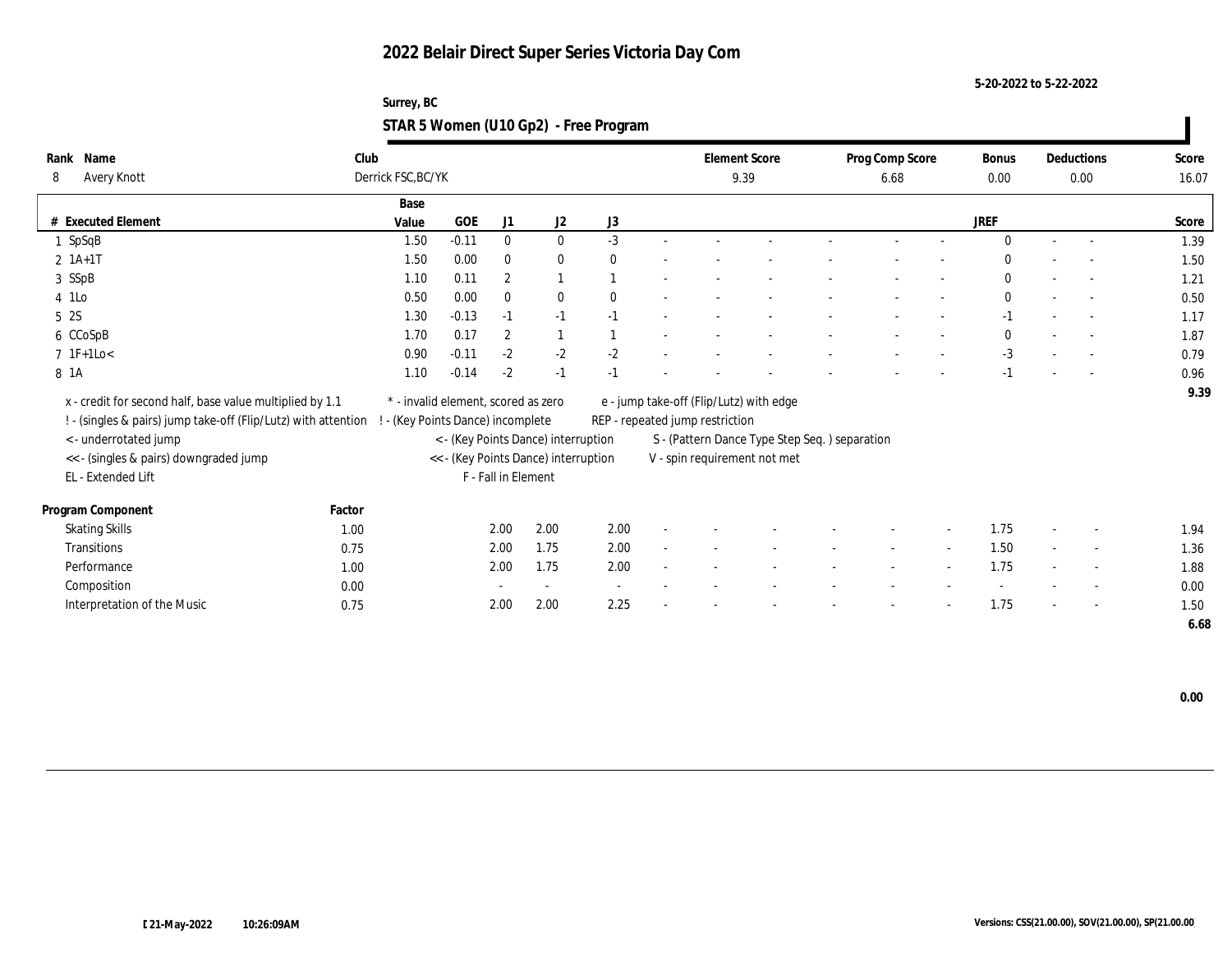**5-20-2022 to 5-22-2022**

### **Surrey, BC STAR 5 Women (U10 Gp2) - Free Program**

| Rank | Name                                                           | Club                            |                                     |                     |                                      |                                 |  | <b>Element Score</b> |                                               | Prog Comp Score |        | Bonus        |        | Deductions               | Score |
|------|----------------------------------------------------------------|---------------------------------|-------------------------------------|---------------------|--------------------------------------|---------------------------------|--|----------------------|-----------------------------------------------|-----------------|--------|--------------|--------|--------------------------|-------|
| 9    | Sasha Goldenberg                                               | Coquitlam SC, BC/YK             |                                     |                     |                                      |                                 |  | 8.31                 |                                               | 7.60            |        | 0.00         |        | 0.00                     | 15.91 |
|      |                                                                | Base                            |                                     |                     |                                      |                                 |  |                      |                                               |                 |        |              |        |                          |       |
|      | # Executed Element                                             | Value                           | <b>GOE</b>                          | J1                  | $\mathrm{J}2$                        | J3                              |  |                      |                                               |                 |        | <b>JREF</b>  |        |                          | Score |
|      | 1 SSpB                                                         | 1.10                            | 0.08                                | $\bf{0}$            | $\mathbf{1}$                         |                                 |  |                      |                                               |                 |        |              |        |                          | 1.18  |
|      | $2 1A+1T$                                                      | 1.50                            | 0.03                                | $\mathbf{0}$        | $\bf{0}$                             |                                 |  |                      |                                               |                 |        | $\Omega$     |        |                          | 1.53  |
|      | $3$ 1Lz+1Lo                                                    | 1.10                            | 0.00                                | $\bf{0}$            | $\bf{0}$                             | $\mathbf{0}$                    |  |                      |                                               |                 |        | $\bf{0}$     |        |                          | 1.10  |
|      | $4$ 2S <<                                                      | 0.40                            | $-0.18$                             | $-5$                | $-4$                                 | $-5$                            |  |                      |                                               |                 |        | $-4$         |        | $\overline{a}$           | 0.22  |
|      | 5 CoSpB (V)                                                    | 1.13                            | $-0.06$                             | $\bf{0}$            | $\bf{0}$                             | $-1$                            |  |                      |                                               |                 |        | $-1$         |        | $\sim$                   | 1.07  |
|      | 6 1F                                                           | 0.50                            | 0.00                                | $\mathbf{0}$        | $\mathbf{0}$                         | $\theta$                        |  |                      |                                               |                 |        | $\mathbf{0}$ |        | $\sim$                   | 0.50  |
|      | 7 SpSqB                                                        | 1.50                            | 0.11                                |                     | $\bf{0}$                             |                                 |  |                      |                                               |                 |        |              |        |                          | 1.61  |
|      | 8 1A                                                           | 1.10                            | 0.00                                | $\Omega$            | $\mathbf{0}$                         | $\Omega$                        |  |                      |                                               |                 |        | $\mathbf{0}$ |        |                          | 1.10  |
|      | x - credit for second half, base value multiplied by 1.1       |                                 | * - invalid element, scored as zero |                     |                                      |                                 |  |                      | e - jump take-off (Flip/Lutz) with edge       |                 |        |              |        |                          | 8.31  |
|      | ! - (singles & pairs) jump take-off (Flip/Lutz) with attention | - (Key Points Dance) incomplete |                                     |                     |                                      | REP - repeated jump restriction |  |                      |                                               |                 |        |              |        |                          |       |
|      | <- underrotated jump                                           |                                 |                                     |                     | < - (Key Points Dance) interruption  |                                 |  |                      | S - (Pattern Dance Type Step Seq.) separation |                 |        |              |        |                          |       |
|      | << - (singles & pairs) downgraded jump                         |                                 |                                     |                     | << - (Key Points Dance) interruption |                                 |  |                      | V - spin requirement not met                  |                 |        |              |        |                          |       |
|      | EL - Extended Lift                                             |                                 |                                     | F - Fall in Element |                                      |                                 |  |                      |                                               |                 |        |              |        |                          |       |
|      |                                                                |                                 |                                     |                     |                                      |                                 |  |                      |                                               |                 |        |              |        |                          |       |
|      | Program Component                                              | Factor                          |                                     |                     |                                      |                                 |  |                      |                                               |                 |        |              |        |                          |       |
|      | <b>Skating Skills</b>                                          | 1.00                            |                                     | 2.25                | 2.00                                 | 2.25                            |  |                      |                                               |                 |        | 2.00         |        | $\overline{\phantom{a}}$ | 2.13  |
|      | Transitions                                                    | 0.75                            |                                     | 2.50                | 2.00                                 | 2.00                            |  |                      |                                               | $\sim$          | $\sim$ | 1.75         | $\sim$ | $\sim$                   | 1.55  |
|      | Performance                                                    | 1.00                            |                                     | 2.50                | 2.00                                 | 2.00                            |  |                      |                                               |                 |        | 2.25         |        | $\overline{a}$           | 2.19  |
|      | Composition                                                    | 0.00                            |                                     |                     | $\sim$                               | $\sim$                          |  |                      |                                               |                 |        |              |        | $\overline{\phantom{a}}$ | 0.00  |
|      | Interpretation of the Music                                    | 0.75                            |                                     | 2.50                | 2.25                                 | 2.25                            |  |                      |                                               |                 |        | 2.25         |        | $\sim$                   | 1.73  |
|      |                                                                |                                 |                                     |                     |                                      |                                 |  |                      |                                               |                 |        |              |        |                          | 7.60  |

 **0.00**